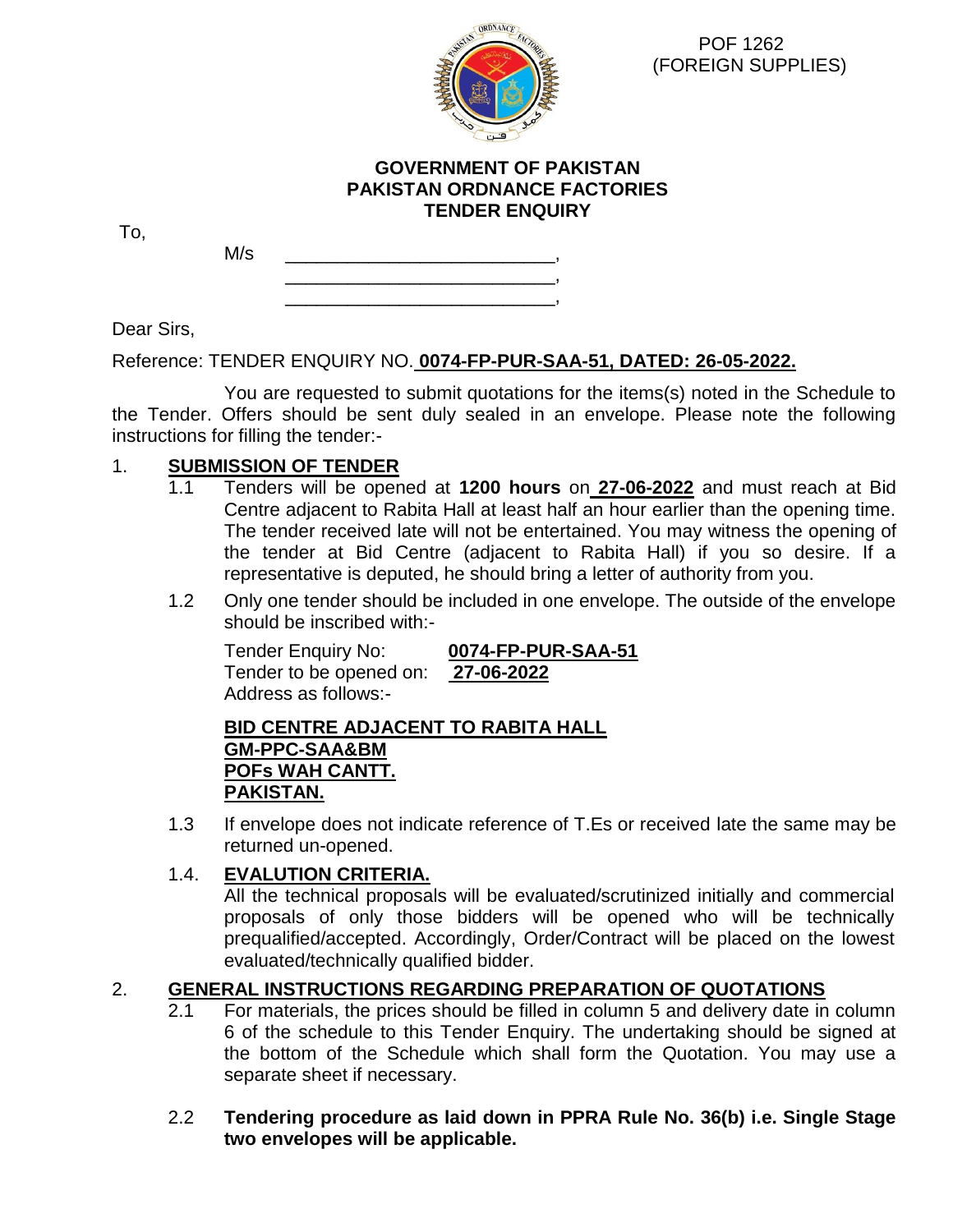Each part should be placed in a separate sealed cover. The envelopes should be inscribed with: Part I "Technical Quotation without price" and Part II "Commercial Quotation with Price."

- 2.3 The quotation must remain valid for, at least 90 days from the date of opening of tenders (commercial offers).
- 2.4 The quotation should hold good for any reduced or enhanced quantities without notice.
- 2.5 In the event of non-acceptance of offer, intimation may be given to the tenderers on their request.
- 2.6 Conditional offers or alternative offers are likely to be ignored.
- 2.7 Quotations should be based on F.O.B. The consignment will be shipped through Pakistan National Shipping Corporation (PNSC). In case there is no PNSC service in the country of shipping, please quote on C & F basis. The freight should be indicated separately. Insurance premium should not be included in the quoted price. However where insurance is considered necessary, advice to that effect should be given in the quotation.
- 2.8 Submission of the offer through an agent in Pakistan should be avoided. In case it is considered inevitable, the agent's quotation must invariably be accompanied by the original proforma invoice from the principals/ manufacturers.
- 2.9 Country of origin and port of shipment to be stated.
- 2.10 The offer of principal must clearly indicate whether the rate quoted is inclusive of agent's commission, and if inclusive rate of commission included be specified.
- 2.11 Suppliers will render necessary information regarding hazardous effects on environment, of the materials/products supplied by them, in their quotations and shipping/Dispatch documents.
- 2.12 If the requisite information is not furnished on the T.E form or offer received is not in conformity with the requirement of the T.E such offer shall be ignored.

# 3. **INSPECTION**

- 3.1 Supplies shall be subject to the inspection and acceptance by the competent inspection authority nominated by the Purchaser, who will arrange it at his own cost, inspection facilities such as tools, test equipment, instruments etc will, however, be provided by the Suppliers in accordance with the relevant specifications.
- 3.2 Where considered necessary by the Purchaser, stores may be obtained on Warranty/Guarantee, subject to inspection on receipt. Rejected stores will be removed and replaced with the acceptable stores by the Supplier at his own expense, within a specified time.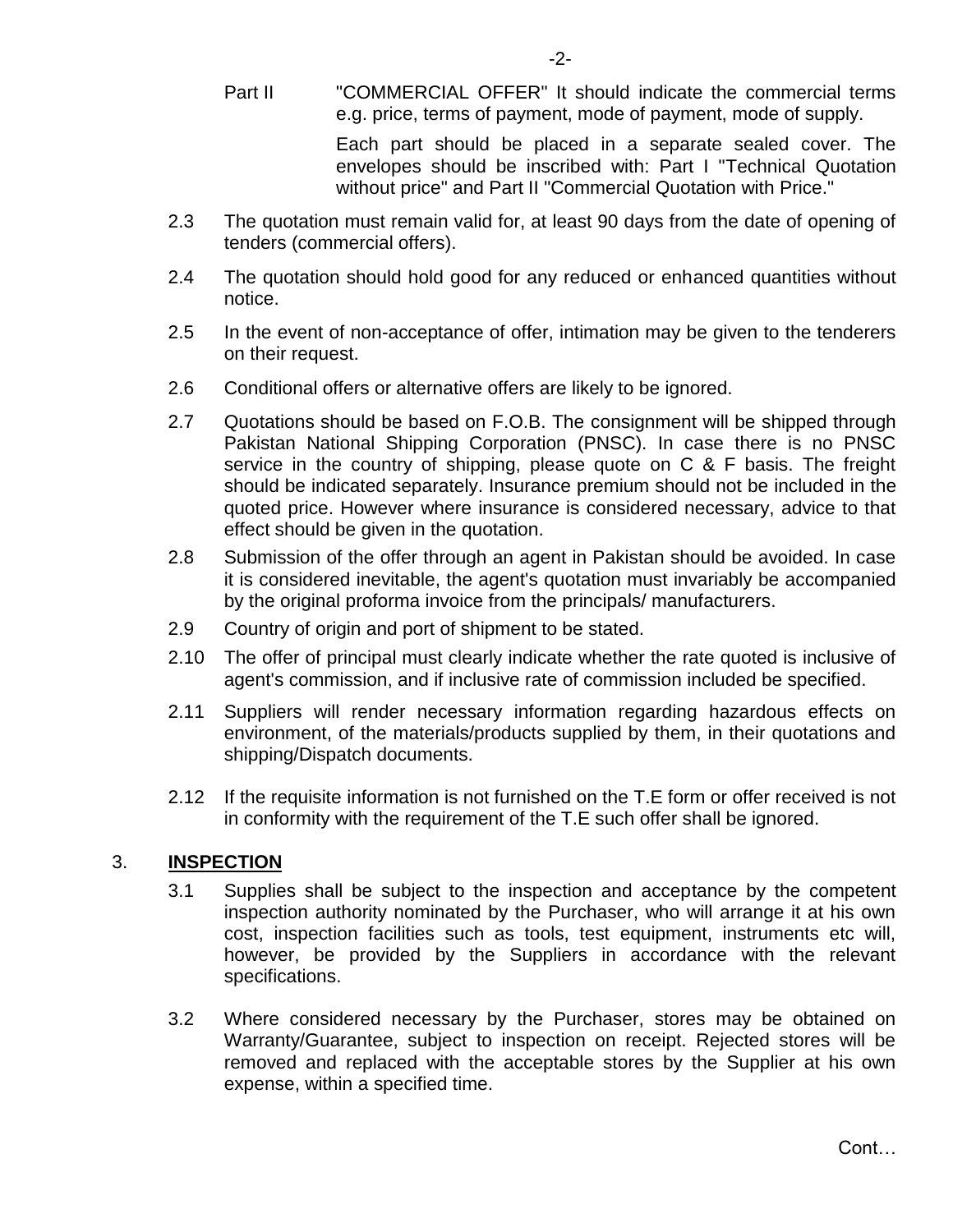## 3.3 TENDER SAMPLE

 Where required offer must accompany tender sample strictly according to the description given in tender Enquiry. Offer not accompanied by tender sample will NOT be entertained excepting the established and reputable firms who have either previously satisfactorily supplied the same or similar stores or have submitted an acceptable samples thereof against previous T.E.

# 4. **ACCPETANCE OF OFFERS**

- 4.1.1 The procuring agency may reject all bids or proposals at any time prior to the acceptance of a bid or proposal. The procuring agency shall upon request communicate to any supplier or contractor who submitted a bid or proposal, the grounds for its rejection of all bids or proposals, but is not required to justify those grounds.
- 4.1.2 Procuring agency shall incur no liability, solely by virtue of its invoking sub-rule (1.1) towards suppliers or contractors who have submitted bids or proposals.
- 4.1.3 Notice of the rejection of all bids or proposals shall be given promptly to all suppliers or contractors that submitted bids or proposals.

## 4.2 PERFORMANCE BOND

- (a) The successful bidders will provide Performance Bond at the rate upto 10% of F.O.B/C&F value of contract in favour of the Controller Military Accounts (CMA) POF Wah Cantt. The Performance Bond will be furnished in the form of Deposit At Call Receipt (CDR) from any scheduled Bank in Pakistan or an unconditional bank guarantee on prescribed proforma covered by any scheduled bank in Pakistan. The Performance Bond shall be furnished within 45 days from the date of opening of Letter of Credit. It shall be valid for a period of 12 months after the date of expiry of letter of credit. If the Performance Bond is not furnished within the prescribed time of 45 days, the Purchaser reserves the right to:
	- i. Impose penalty  $@1%$  per month of the value of CDR/BG. **(Clause-4.2 (a i) is not applicable in case of procurement of Plant / Equipment / Machinery items)** OR
	- ii. Cancel the contract and make other arrangements for purchase of the stores at the risk and expense of the Supplier.
- (b) No Performance Bond will be required if the total FOB value of the contract is less than US\$ 50,000 and contract is placed directly on the foreign Supplier.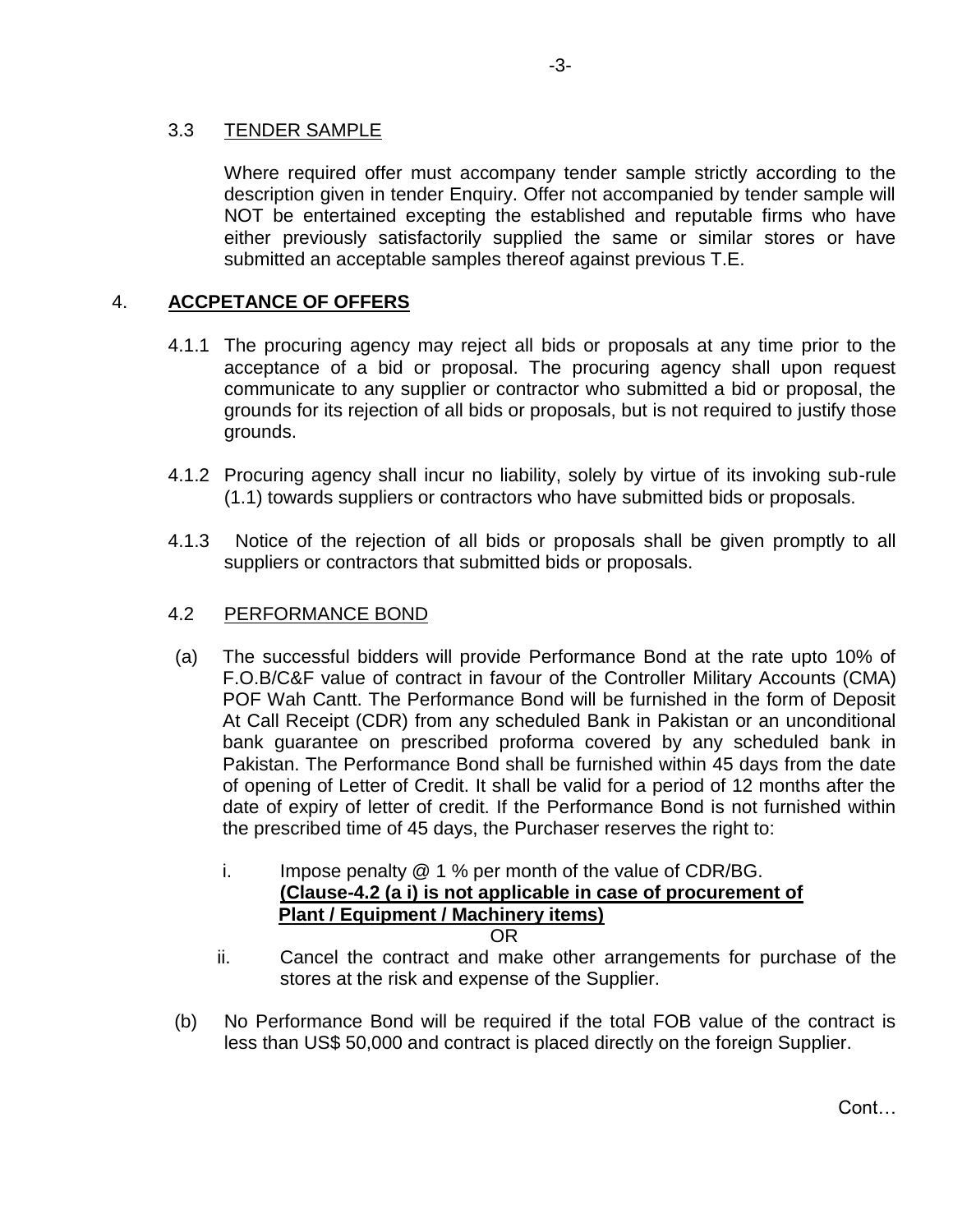# 4.3 FAILURE TO SUPPLY THE STORES

All deliveries must be completed by the specified date. If the failure to deliver the stores within the scheduled time should have arisen from "Force Majeure", which the Purchaser may admit as reasonable ground for further time, he will allow such additional time as he may consider to have been required by the circumstances of the case. Otherwise, he will be entitled, at his discretion, to cancel the contract; and/or, claim liquidated damages upto 2% but not less than 1% of the contract price of the items and their quantities for each and every month or part of a month, beyond the specified delivery date, during which these may not be delivered, subject to a maximum of 10% of the total contract value of particular store which remained unsupplied either in part or in full or, to purchase, from elsewhere, the unsupplied stores at the risk and cost of the Supplier.

#### 4.4 PAYMENT

Payment will normally be made by means of irrevocable letter of credit. Unless otherwise stated 90% payment will be released on submission of Dispatch documents to Bank while balance 10% payment will be released on receipt and acceptance of store by the consignee.

All Bank charges incurred in Pakistan in connection with the establishment of L.C. will be borne by the Purchaser, whereas all Bank charges incurred in connection with drawing of payment including charges for confirmation of L.C. by the advising Bank/Foreign Bank will be borne by the Supplier.

### 5 **SECURITY OF INFORMATION**

The tenderer and his employees must not communicate any information relating to the sale/purchase of stores under this enquiry to any person other than the manufacturer or to any press or agent not authorized in writing by POFs to receive it.

Please return the Schedule to the Tender duly signed by the specified date, alongwith the specifications drawings etc. if any, enclosed herewith - even if you are unable to quote.

#### **WARNING**

In case the firm abstain from making offers or fail to return/acknowledge the tender form by the specified date on three consecutive occasions, no further tender enquiry may be issued to them and their names would liable to be removed from the approved list.

Yours faithfully,

 **Manager-Pur-SAA&BM**  For PAKISTAN ORDNANCE FACTORIES

**Contact Info:-**

|             | Exchange: i.051-9055000, ii. 051-4514000 Direct: 051-905521071 |                                |
|-------------|----------------------------------------------------------------|--------------------------------|
| <b>Fax:</b> | i. 051-9271400, ii. 051-9314100                                | <b>Email:</b> mdsaa@pof.gov.pk |

**Address:** MD-SAA &Brass Mills, Pakistan Ordnance Factories, Wah Cantt.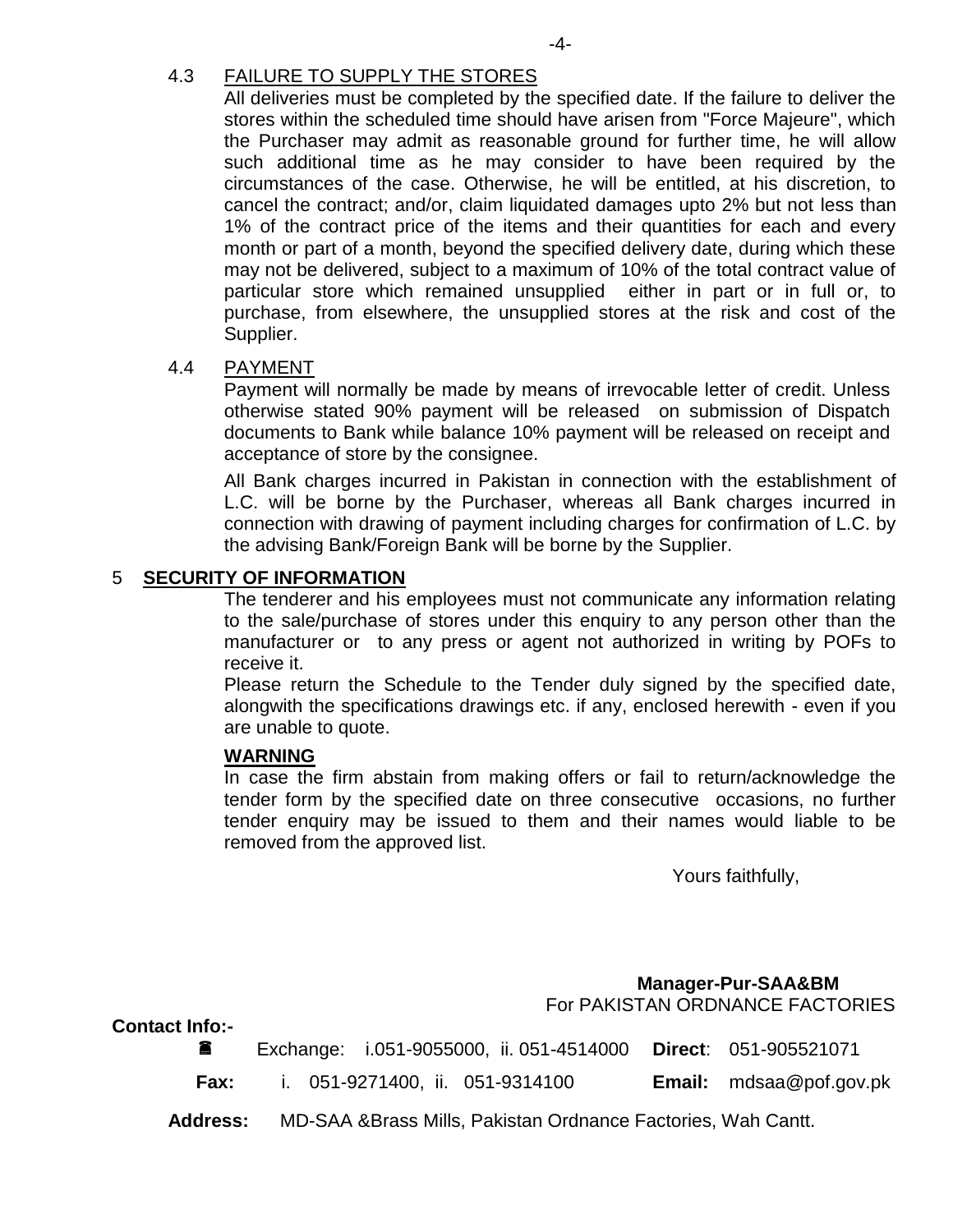#### **PAKISTAN ORDNANCE FACTORIES. SCHEDULE TO T.E NO. 0074-FP-PUR-SAA-51 DATED: 26-05-2022. DUE ON: 27-06-2022.**

#### **FOR MATERIALS**

| (1)            | (2)                                                                                                                                                                                                                                   | (3)  | (4) | (5)                                                  |          | (6)                                   |
|----------------|---------------------------------------------------------------------------------------------------------------------------------------------------------------------------------------------------------------------------------------|------|-----|------------------------------------------------------|----------|---------------------------------------|
| Item<br>No.    | Description                                                                                                                                                                                                                           | Unit | Qty | Price per Unit for or<br>free delivery<br>In Figures | In Words | <b>Delivery Date</b>                  |
| $\mathbf{1}$ . | <b>Heating Element Strip Quality</b><br>Croomax Extra NI Cr 80/20<br>According to Din 17470 Electrical<br>Resistivity about 1.12 OHMS MM <sup>2</sup> / M,<br>Bright Soft in Coils. Thickness: 3 MM<br>Width: 40 MM Slitting Side Cut | Kgs  | 30  |                                                      |          | 03 Months<br>after<br><b>LC/Order</b> |

#### (2). **For Plant & Machinery**:

Specifications:

### (3). **Special Conditions/Bid Evaluation Criteria**:

# **(A).**

 For technical evaluation, firms having experience, capability and resources may participate alongwith the following information and documents: -

| ī.                         | Name of firm alongwith Postal Address, Phone, Fax # & e-mail address.<br>a.                    |
|----------------------------|------------------------------------------------------------------------------------------------|
|                            | List of Personnel & Detail of Technical Staff.<br>b.                                           |
| $\overline{\mathbf{ii}}$ . | Participating firms should have not defaulted in any contract with POF or any other Govt.      |
|                            | Organization.                                                                                  |
| iii.                       | Detail of all the contracts placed with SAA Factory/POF Wah Cantt during the last 02 years     |
|                            | successfully executed without any default.                                                     |
| iv.                        | Price escalation clause is not allowed. No fax or e-mail offer will be accepted.               |
| v.                         | Bidder/supplier must accept all the terms and conditions embodied in POF 1281 (General         |
|                            | Conditions of Contract) and in T.E General Instructions embodied in Form POF 1262              |
|                            | (Foreign Supplies)                                                                             |
| vi.                        | Rate and Taxes/freight (air & sea) must be shown separately otherwise rate will be             |
|                            | considered inclusive of Taxes/freight (air & sea).                                             |
| vii.                       | Share if interested firm have sufficient knowledge/technical know how about the store,         |
|                            | specification testing procedures and end use.                                                  |
| viii.                      | Clearly mention your firm is OEM, manufacturer/supplier of this specific store.                |
| ix.                        | Similar nature of contracts in hand alongwith names and addresses of Clients.                  |
| Х.                         | Elaborate if firm is last/previous successful supplier of indented stores.                     |
| xi.                        | Pre-qualified for similar nature of stores with other organizations.                           |
| xii.                       | Please clearly confirm POF/Tender specification/drawings. Conditional or alternative offers    |
|                            | are likely to be ignored.                                                                      |
| xiii.                      | The firm well aware about inspection authority and procedures.                                 |
| xiv.                       | Inspection of store (where applicable) will be carried out by user at POFs Wah Cantt.          |
| XV.                        | In the offer giving any inspection other than specified inspection will not be accepted.       |
| xvi.                       | The store must be protected adequately and appropriately against damages from                  |
|                            | environmental effects, water or other substances during journey/transportation to withstand    |
|                            | the rough handling involved in the transit and provide preservation of store while held in the |
|                            | storage by the supplier.                                                                       |